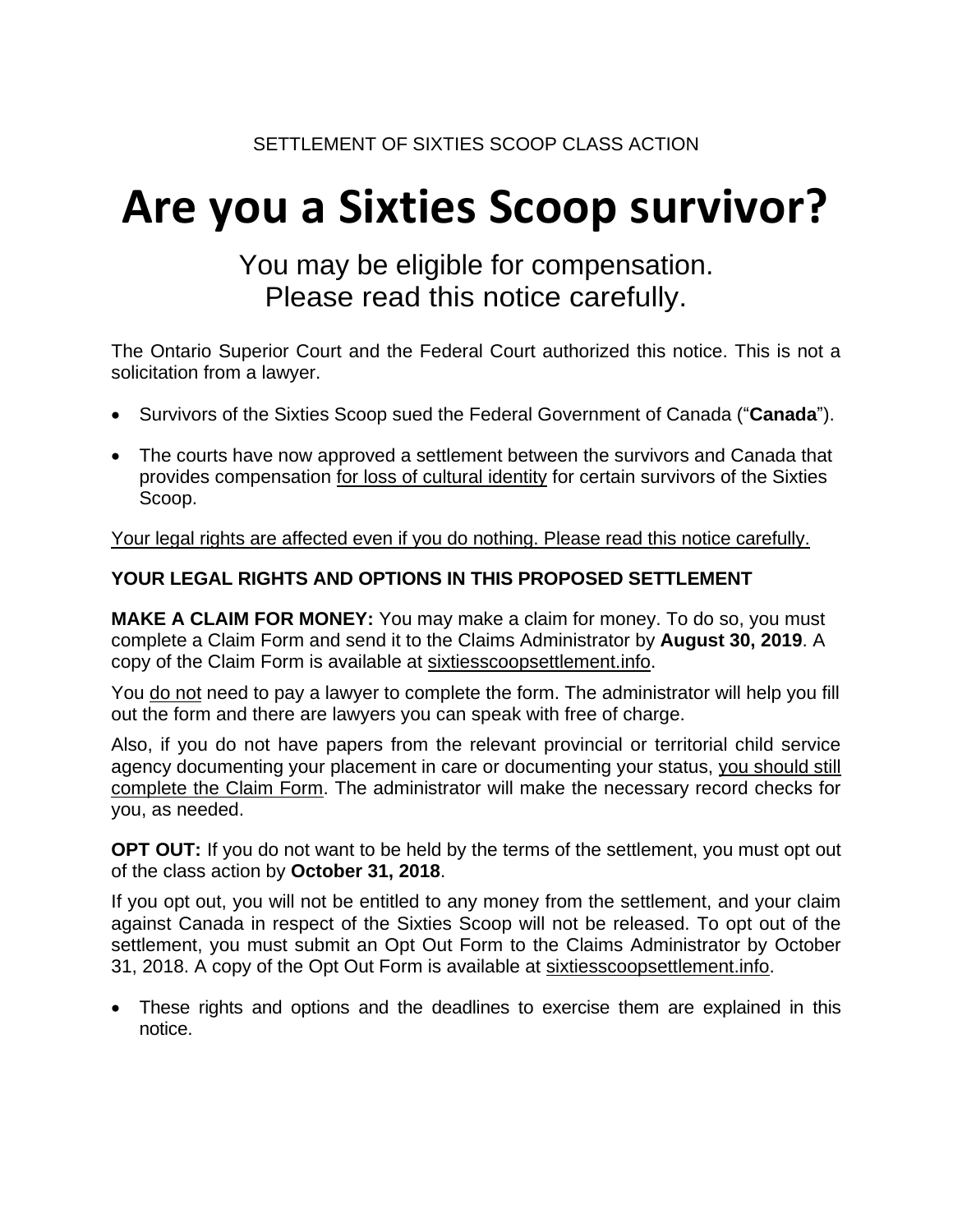What This Notice Contains

#### **BASIC INFORMATION**

- 1. Why did I get this notice?
- 2. What was the Sixties Scoop?
- 3. What is a class action?
- 4. What do the lawsuits complain about?
- 5. Why is there a settlement?

#### **WHO IS INCLUDED IN THE SETTLEMENT?**

- 6. Who is included in the settlement?
- 7. What if I am not sure whether I am included in the settlement?

#### **SETTLEMENT BENEFITS**

- 8. What does the settlement provide?
- 9. How will the lawyers be paid?
- 10. When will I receive my payment?
- 11. What am I giving up in the settlement?
- 12. Can I remove myself from the settlement?

#### **HOW TO RECEIVE A PAYMENT**

- 13. How can I receive a payment?
- 14. How will payments be calculated?
- 15. What if my claim is denied?

#### **THE LAWYERS REPRESENTING YOU**

16. Who are the lawyers for the Plaintiffs?

#### **GETTING MORE INFORMATION**

17. How do I get more information?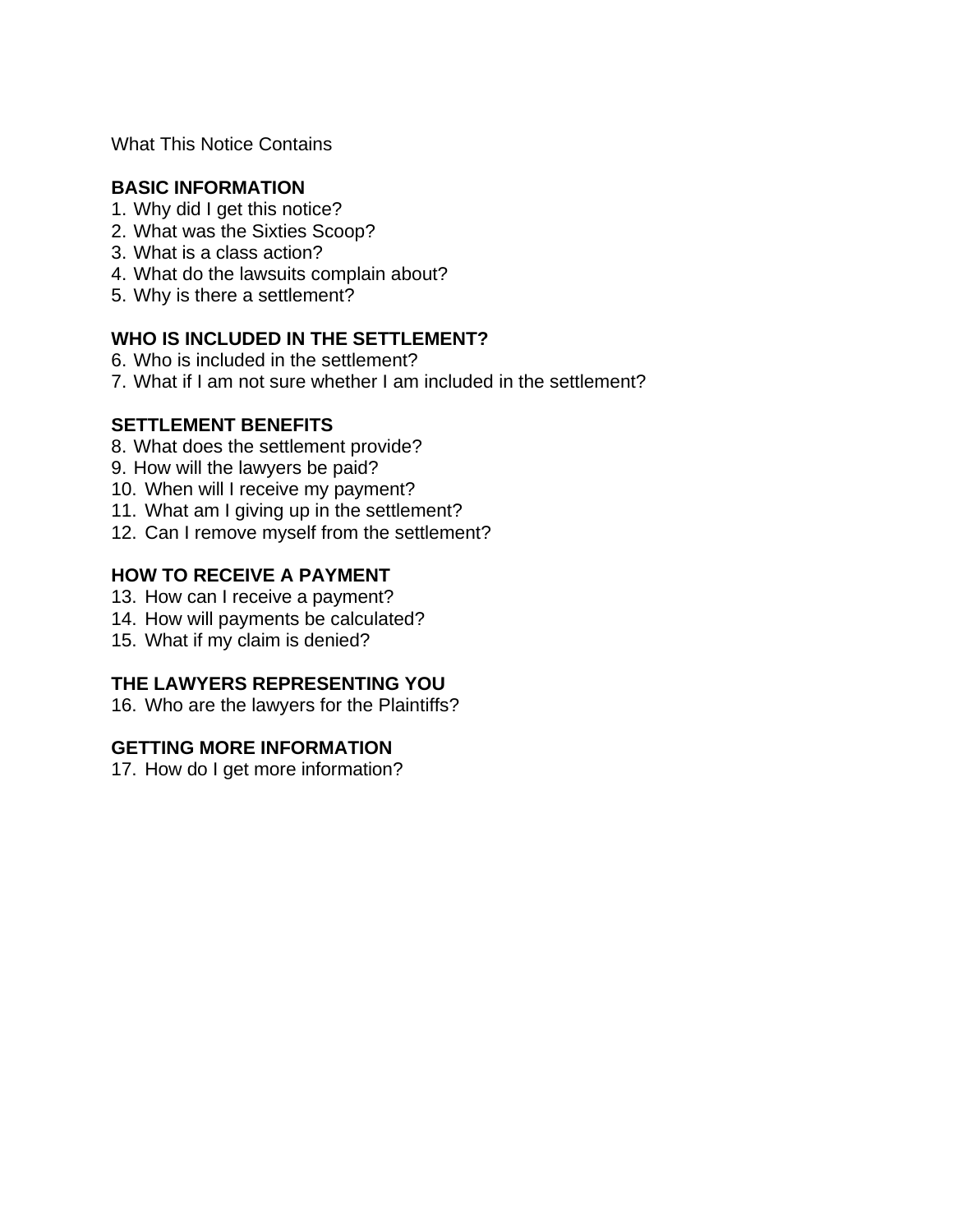# **BASIC INFORMATION**

#### **1. Why did I get this notice?**

The Ontario Superior Court and the Federal Court authorized this notice to let you know about a settlement and about all of your options. This notice explains the lawsuit, the settlement, and your legal rights.

#### **2. What was the Sixties Scoop?**

Between 1951 and 1991, Indian and Inuit children were taken into care and placed with non-Indigenous parents where they were not raised in accordance with their cultural traditions nor taught their traditional languages (the "**Sixties Scoop**").

#### **3. What is a class action?**

In a class action, one or more people called "**Plaintiffs**" sue on behalf of people who have similar claims. All of these people are called a "**Class**" or "**Class Members**." The courts resolve the issues for everyone affected, except for those who exclude themselves from the lawsuits (e.g. those who "opt out").

The survivors of the Sixties Scoop that commenced the lawsuits are called the "**Representative Plaintiffs**." The Federal Government of Canada is called "**Canada**".

#### **4. What do the lawsuits complain about?**

The lawsuits argue that Indian and Inuit children who were victims of the Sixties Scoop lost their cultural identity and, as a result, suffered psychologically, emotionally, spiritually and physically. They were also deprived of their status, their aboriginal and treaty rights and monetary benefits to which they were entitled pursuant to the *Indian Act*, RSC 1985, c I-5 and related legislation and policies.

#### **5. Why is there a settlement?**

The Representative Plaintiffs and Canada have agreed to a settlement. By agreeing to the settlement, the parties avoid the costs and uncertainty of a trial as well as delays in obtaining judgment and compensation. Class Members receive the benefits described in this notice. In this case, it also means that the Class Members will not need to testify in court.

By settling this class action, the Representative Plaintiffs and Canada have also been able to create a foundation to enable change and reconciliation, which would not have been a possible outcome of a trial.

After hearing from those who support the settlement, as well as those who object to it, the courts found that the settlement is in the best interests of all Class Members.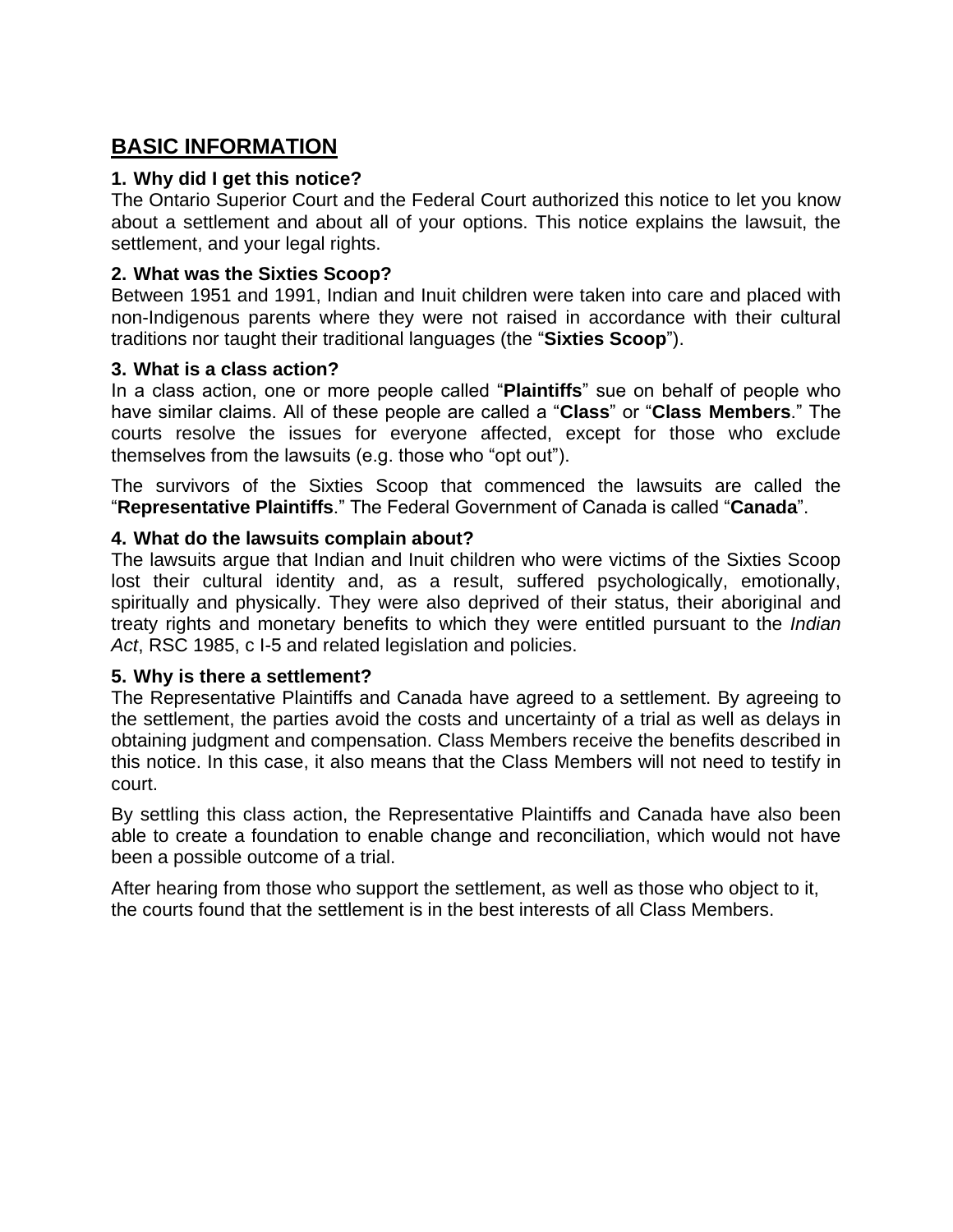# **WHO IS INCLUDED IN THE SETTLEMENT?**

#### **6. Who is Included in the settlement?**

The settlement includes people who:

- are registered Indians (as defined in the *Indian Act*) and Inuit *as well as people eligible* to be registered Indians; and
- were removed from their homes in Canada between January 1, 1951 and December 31, 1991 and placed in the care of non-Indigenous foster or adoptive parents.

Those who meet the criteria above will be included in the settlement as "Class Members". All Class Members, except those who validly opt out, are eligible for compensation.

In addition, all Class Members, except those who validly opt out, will be held to the terms of the settlement and covered by the releases in the settlement.

#### **7. What if I am not sure whether I am included in the settlement?**

If you are not sure whether you are included in the settlement, you may call 1-(844)-287- 4270 with questions or visit sixtiesscoopsettlement.info or email [sixtiesscoop@collectiva.ca.](mailto:sixtiesscoop@collectiva.ca)

# **SETTLEMENT BENEFITS**

#### **8. What does the settlement provide?**

**(a) Individual Compensation:** The settlement provides compensation to all Class Members who were adopted or made permanent wards and who were alive on February 20, 2009 ("**Eligible Class Members**").

Canada has agreed to make payments to Eligible Class Members as follows:

- If fewer than 20,000 Eligible Class Members submit claims, each Eligible Class Member will receive an amount equal to \$500 million divided by the number of Eligible Class Members who submit claims, **to a maximum for \$50,000 per person**.
- If between 20,000 and 30,000 Eligible Class Members submit claims, each Eligible Class Member **will receive \$25,000**.
- If more than 30,000 Eligible Class Members submit claims, each Eligible Class Member will receive an amount equal to \$750 million divided by the number of Eligible Class Members who submit claims.
- If there are fewer than 20,000 claims by Eligible Class Members and the total amount paid to Eligible Class Members is less than \$500 million, the difference between the total amount paid to Eligible Class Members and \$500 million shall be paid to the Foundation.

More details are in a document called the Settlement Agreement, which is available at sixtiesscoopsettlement.info.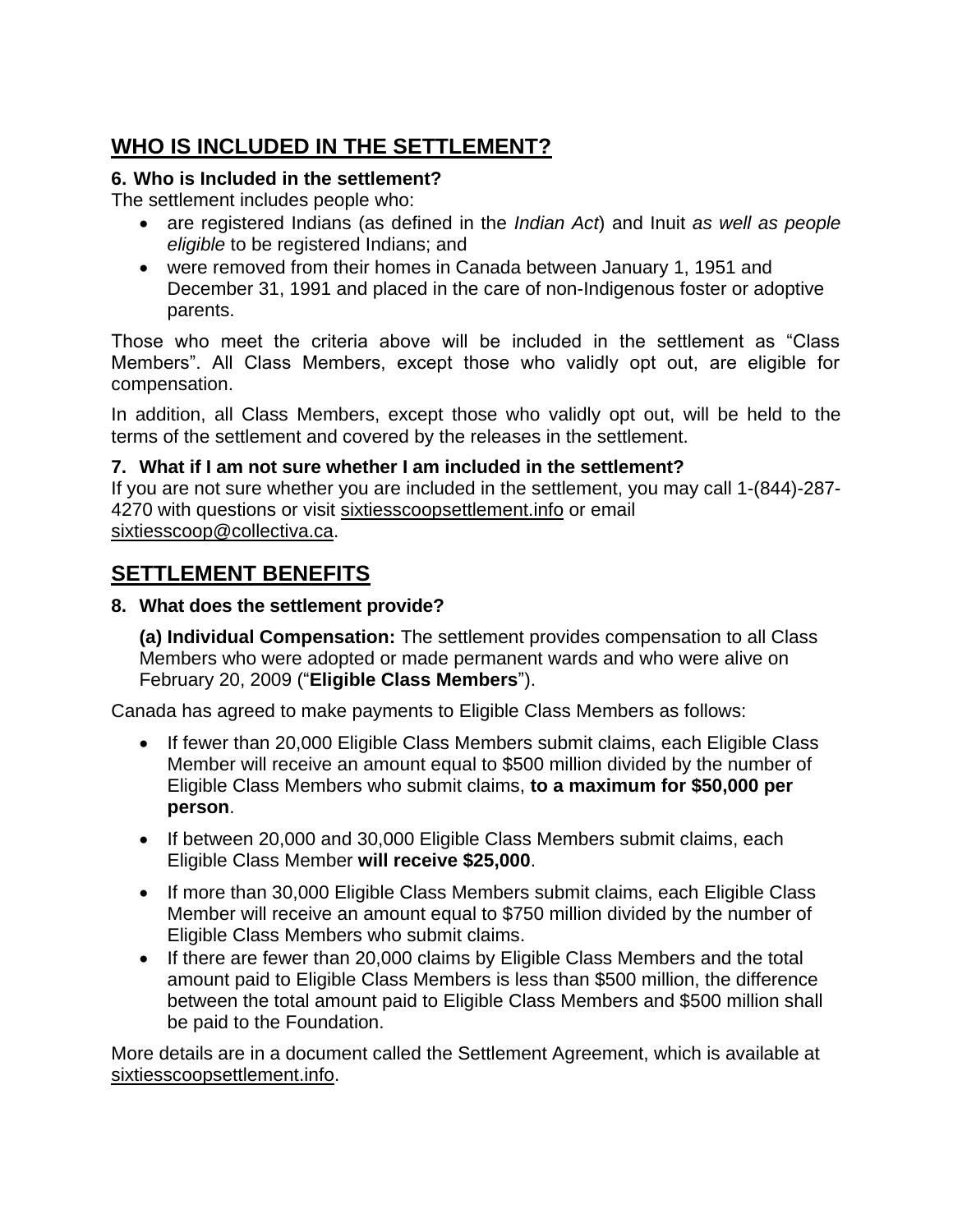**(b) Foundation:** The settlement will also establish a foundation (the "**Foundation**") to enable change and reconciliation. The mandate and governance of the foundation will be defined through a consultation process with survivors across the country. The work of the Foundation may focus on access to education, healing/wellness and commemoration activities for communities and individuals. The Foundation is intended to bridge the generations and give meaning to suffering as well as to provide healing and reconciliation for all of those impacted by the Sixties Scoop – including those outside of the defined "Class."

Canada has agreed to fund the Foundation in the amount of at least \$50 million to enable change and reconciliation.

#### **9. How will the lawyers be paid?**

The courts approve the amount of fees payable to Class Counsel. The lawyers' fees do not come out of the compensation fund for Class Members, but will be paid separately by the government.

#### **10.When will I receive my payment?**

Eligible Class Members whose claims are approved will receive their payments after their claims are assessed. We estimate that Eligible Class Members will receive compensation by the spring of 2020, although it could take longer.

#### **11.What am I giving up in the settlement?**

If you do not opt out of the settlement, you will give up your right to sue Canada for the claims being resolved by this settlement. You will be "releasing" Canada as described in the Settlement Agreement, which means you cannot sue Canada for anything at all related to the Sixties Scoop.

The Settlement Agreement describes the released claims with specific descriptions, so read it carefully. If you have any questions, you can talk to the law firms listed in Question 16 (for free) or you can, of course, talk to your own lawyer if you have questions about what this means.

**Important Note:** The settlement does not interfere with any Class Member's ability to pursue legal proceedings against provinces or territories or their agencies for physical, sexual, or psychological abuse suffered as a result of the Sixties Scoop.

#### **12. Can I remove myself from the settlement?**

You can only remove yourself from the settlement ("opt out") if you belong to the following group:

All Indian (as defined in the *Indian Act*) and Inuit persons who were removed from their homes in Canada between January 1, 1951 and December 31, 1991 and placed in the care of non-Indigenous foster or adoptive parents, other than Indian children who were taken from their homes on reserves in Ontario between December 1, 1965 and December 31, 1984 and were placed in the care of non-aboriginal foster or adoptive parents who did not raise the children in accordance with the aboriginal person's customs, traditions and practices.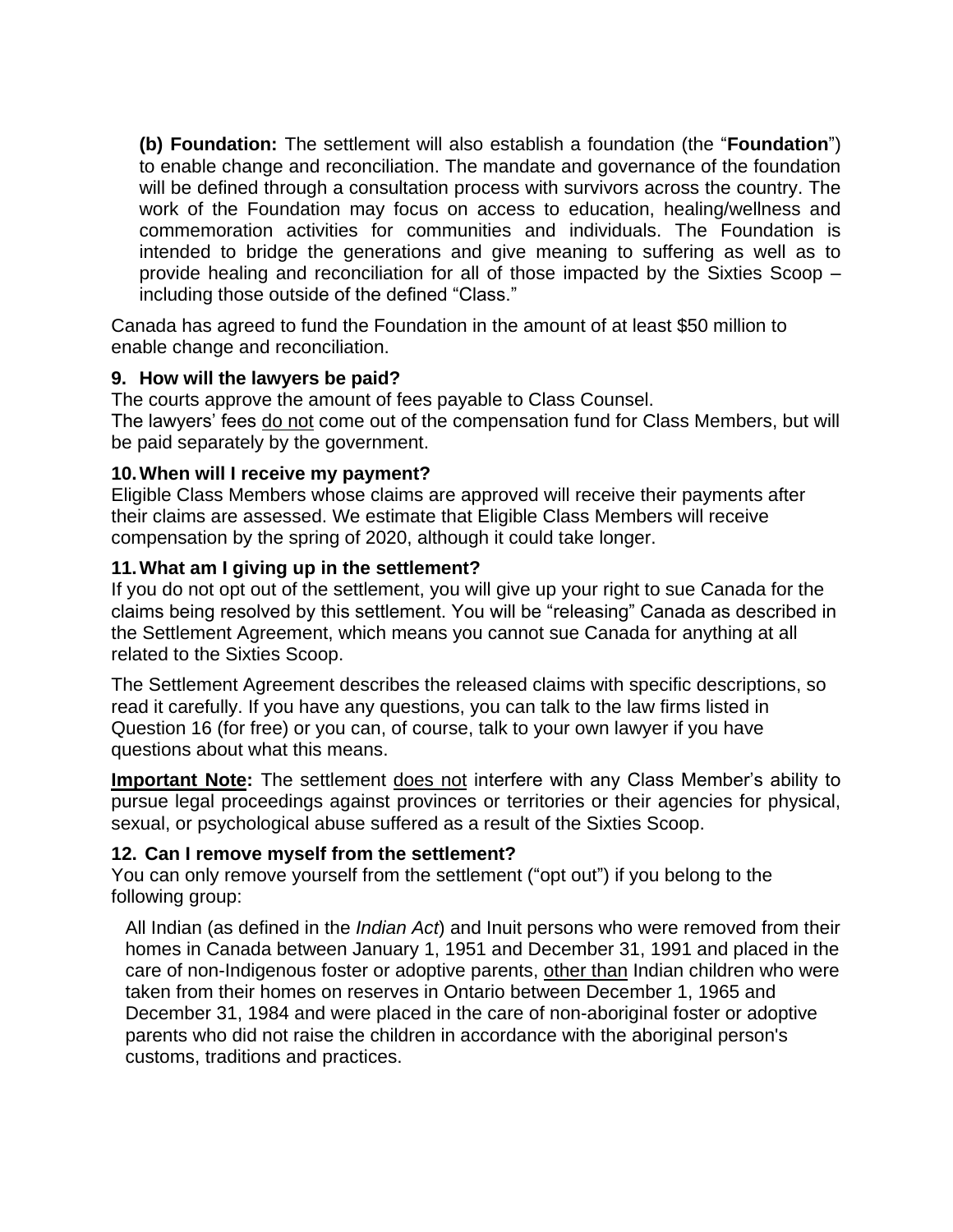Individuals who fall within this group may exclude themselves by filling out and submitting an Opt Out Form.

Opting out means you will not be held to any order made in this class action and will not be eligible for compensation. You will be able to hire and pay for your own lawyer and commence your own lawsuit against the Government of Canada if you wish. If you want to commence your own lawsuit against the Government of Canada, you must Opt Out. If you Opt Out, you must abide by all applicable limitation periods and should consult a lawyer.

To opt out of the settlement, you must submit an Opt Out Form to the Claims Administrator by **October 31, 2018**. A copy of the Opt Out Form is available at sixtiesscoopsettlement.info.

Indian children who were taken from their homes on reserves in Ontario between December 1, 1965 and December 31, 1984 and were placed in the care of nonaboriginal foster or adoptive parents who did not raise the children in accordance with the aboriginal person's customs, traditions and practices have already had an opportunity to remove themselves from the class action.

# **HOW TO RECEIVE A PAYMENT**

#### **13. How can I receive a payment?**

To ask for a payment you will need to complete and submit a Claim Form by **August 30, 2019**. All Claim Forms will be assessed by the Claims Administrator. Eligible Class Members will not need to testify in court.

You do not need to pay a lawyer to complete the form. The administrator will help you fill out the form and there are lawyers you can speak with free of charge.

You do need papers from the relevant provincial or territorial child service agency documenting your placement in care or documenting your status to apply.

Claim forms will be available at sixtiesscoopsettlement.info or by calling 1-(844)-287-4270 after the settlement is approved by the courts.

#### **14. How will payments be calculated?**

The Claims Administrator will review your Claim Form and determine if you qualify for a payment. If you do, the Claims Administrator will determine the amount of your payment based on the total number of approved Claim Forms.

#### **15. What if my claim is denied?**

If your claim is denied, you will receive notice and may request a reconsideration of your claim before the Reconsideration Officer. The Reconsideration Officer's decision is final.

## **THE LAWYERS REPRESENTING YOU**

#### **16. Who are the lawyers for the Plaintiffs?**

The lawyers for the Plaintiffs are:

Wilson Christen LLP and Morris Cooper of Toronto, Ontario